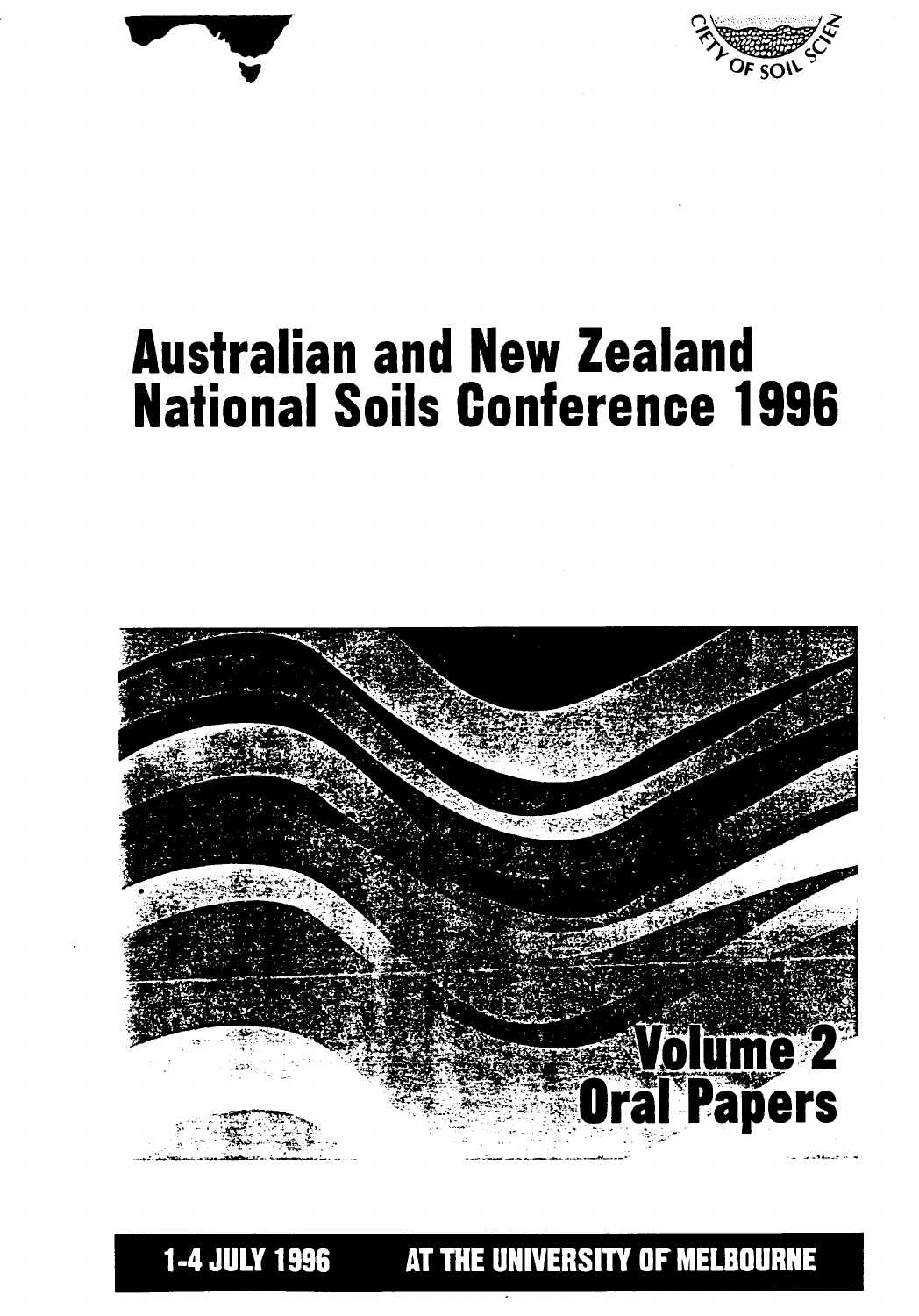



# Australian and New Zealand National Soils Conference 1996

Soil Science - Raising the Profile

Volume 2 **Oral Papers** 

1-4 July 1996 at the University of Melbourne



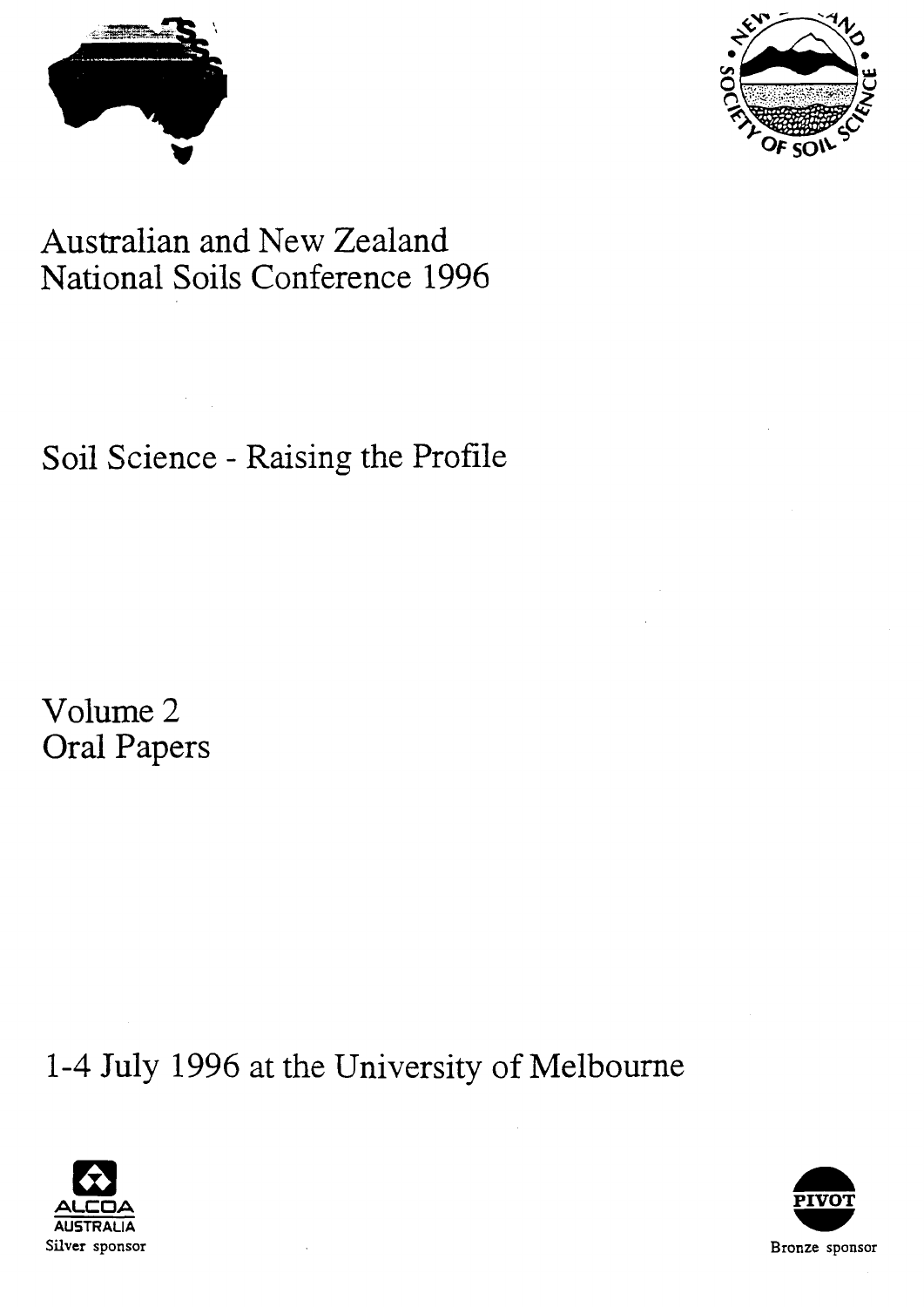## **Polyacrylamide as a Tool for Controlling Sediment Runoff and Improving Infiltration under Furrow Irrigation.**

*C. W. Ross', R. E. SofkaB and R. D. Lent?* AManaaki Whenua - Landcare Research New Zealand Limited, Private Bag 11052, Palmerston North, New Zealand. <sup>B</sup>USDA-ARS Northwest Irrigation and Soils Research Lab., Kimberly, Idaho 83341, USA.

#### **Introduction**

Water-soluble anionic polyacrylamide (PAM) has been shown to be effective in controlling topsoil erosion, preventing sedimentation of waterways, and simultaneously improving infiltration rates for furrow irrigation in the western USA (Lentz *et al.* 1992; Lentz and Sojka 1994). PAM injected as a pulse into the irrigation stream as the water advances *has a* stabilizing effect on the surface soil in the furrow. Controlling sediment runoff under intensive irrigation has the dual advantage of conserving fertile topsoil and reducing downstream pollution from sediments in waterways, particularly suspended sediments. Topsoil losses of  $5 - 50$  tonnes ha<sup>-1</sup> yr<sup>-1</sup> have been reported from irrigated fields on erodible soils in the US Pacific Northwest. Polymers provide farmers with a practical and economic management tool for conserving soil and preventing sedimentation of waterways from irrigated fields. Increased net infiltration, which translates to more efficient water use, is a secondary benefit, especially for semiarid and arid environments where water supplies are limited.

Results from field experiments on a highly erodible Portneuf silt loam (Durixerollic Calciorthid) in southern Idaho are presented comparing the efficacy of three different molecular weights of PAM for controlling sediment runoff and infiltration rates. Some potential environmental impacts of PAM applications under furrow irrigation are briefly discussed.

#### **Methods**

A series of field experiments on furrow conditioning by PAM were conducted in the summer of 1995 on the USDA-ARS Northwest Irrigation and Soils Research Station farms at Kimberly, southern Idaho (Lentz and Sojka 1995, 1996). This paper concentrates on an experiment which evaluated anionic PAM of different molecular weights but with the same charge density and, simultaneously, compared both solution and solid applications. General results from another experiment examining plant uptake and PAM concentrations in the water downstream of application are also presented.

Anionic PAM was injected into the furrow irrigation stream from stock solutions of 2400mg  $L^{-1}$  by peristaltic pump to give a concentration of  $10mg L<sup>-1</sup>$  in the furrow as the water advanced to the end of the field. Thus PAM was applied only during the early stage of each irrigation. Three different molecular weights (MW) of polymer but with the same charge density were compared: Low MW 4-7 x 10<sup>6</sup> g mole<sup>-1</sup>, Medium MW 12-15 x 10<sup>6</sup> g mole<sup>-1</sup> and High MW 14-17 x  $10^6$  g mole <sup>-1</sup>. Solid forms of Medium MW PAM were also applied as granules sprinkled under the irrigation spigot or down the furrow, or as small blocks placed under the spigot. Water application rates were 22.7 L  $min<sup>-1</sup>$  during the advance and 15.1 L min<sup>-1</sup> for the remainder of the 12-hour irrigations. A total of 6 irrigations were monitored over the growing season. Sediment yields were measured using the Imhoff cone method; flow rates were monitored with V-notch flumes designed for irrigation furrows; net infiltration was assessed from the difference between net inflow and outflow; and unsaturated infiltration rates (at potentials of -40mm and -100mm of water) were measured in the furrows the day after irrigation using tension infiltrometers. Beans *(Phaseolus vulgaris* L.) were grown on the experimental area. Further details on the techniques are given in Lentz *et al.* (1992) and Lentz and Sojka (1994,1995,1996).

A smaller plot experiment examined plant uptake and PAM concentrations in downstream water. Here polyacrylamide was tilled into the soil prior to planting, *as* well *as* injected into irrigation water. The application methods were generally the same as for those used in the other experiment but maize *(Zea mays* L.), potatoes *(Solarium tubero sum* L.) and sugar beet *(Beta vulgaris* L.) were grown in addition to beans (Barvenik *et al.* 1996).

### **Results and discussion**

The reduction in sediment runoff for the three molecular weights of PAM applied to the irrigation water is as follows: Low MW 50.9 - 91.5%; Medium MW 79.2 - 95.4%; High MW 71.1 - 95.9%.

Sediment runoff reductions of over 90% are consistent with previous studies which averaged 94%. The Medium and High MW PAM were more effective in controlling soil erosion than the Low MW polymer. The lower ranges of erosion reduction were achieved early in the growing season when wet climatic and soil conditions prevailed. This suggests that the efficacy of PAM for controlling erosion is reduced when the soil has been pre-wet by rain. However, more typical erosion control was achieved later in the season when dry conditions prevailed.

Field experiments by the USDA-ARS Kimberly team have shown that PAM is effective for erosion control whether it was applied as a solution, as dry granules or as dry blocks under the spigot inflow, or as dry granules spread along the furrow. PAM losses from the field are minimal when applied using recommended concentrations